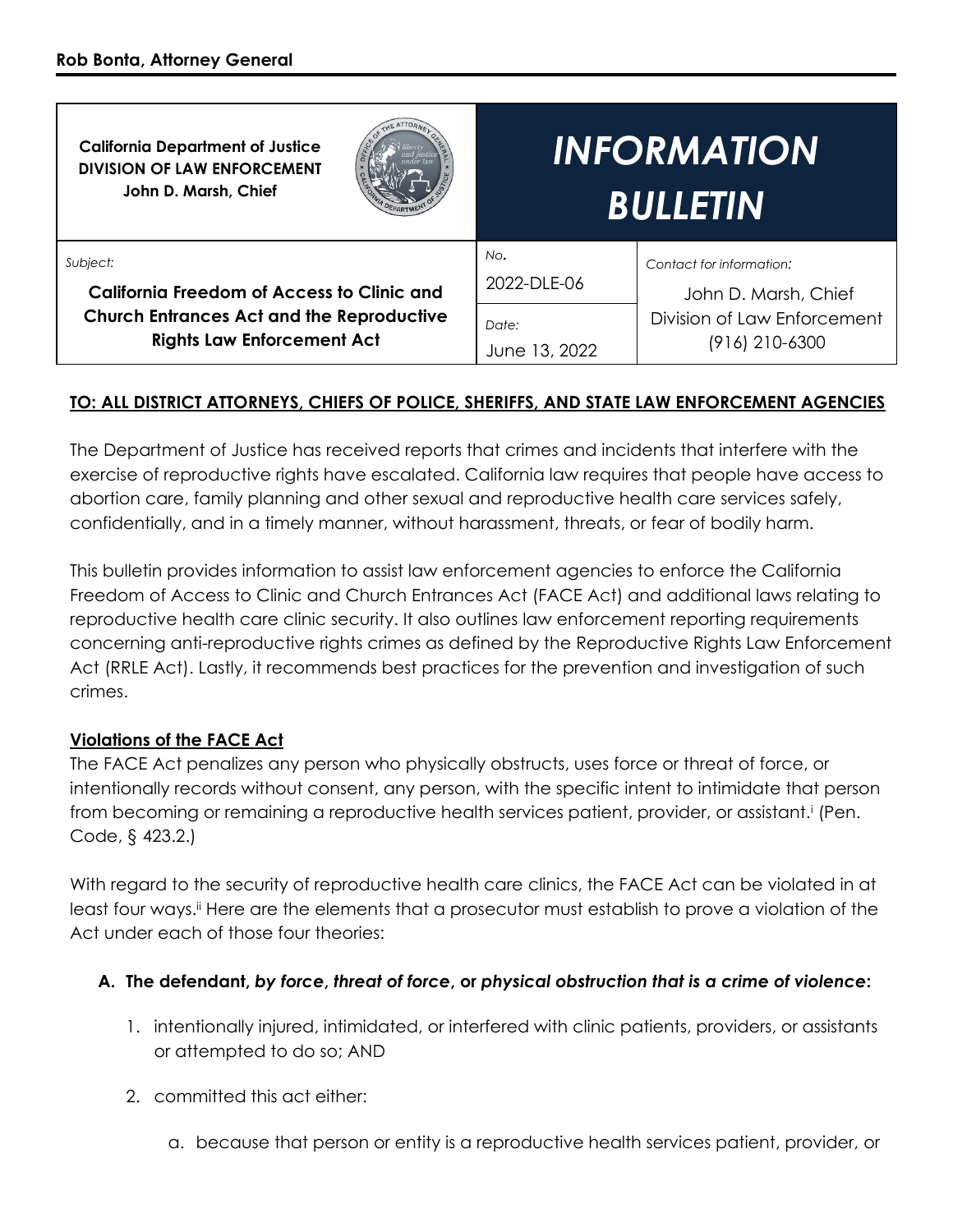assistant; OR

b. to intimidate a person or entity, or a class of persons or entities, from becoming or remaining a reproductive health services patient, provider or assistant.

#### **B. The defendant,** *by nonviolent physical obstruction***:**

- 1. intentionally injured, intimidated, or interfered with, clinic patients, providers, or assistants, or attempted to do so; AND
- 2. committed this act either:
	- a. because that person or entity is a reproductive health services patient, provider, or assistant; OR
	- b. to intimidate a person or entity, or a class of persons or entities from becoming or remaining a reproductive health services patient, provider or assistant.

#### **C. The defendant** *intentionally destroyed property***:**

- 1. of a person, entity, or facility, or attempted to do so; AND
- 2. committed this act because the person, entity, or facility is a reproductive, health services patient, provider, assistant, or facility.

# **D. The defendant** *intentionally videotaped, filmed, photographed, or recorded by electronic means***:**

- 1. within 100 feet of the entrance to, or within a reproductive health services facility;
- 2. a reproductive health services patient, provider, or assistant without that person's consent;
- 3. with the specific intent to intimidate the person from becoming or remaining a reproductive health services patient, provider, or assistant; AND
- 4. thereby caused the person to be intimidated.

Violation of Section 423.2 is a misdemeanor and may be punishable by imprisonment in a county jail for a period of not more than one year, or a fine of up to fifty thousand dollars (\$50,000), or both a fine and imprisonment. (Pen. Code, § 423.2, subds. (a)-(e).)

A district attorney or a city attorney may also bring a civil action to enjoin a violation of Section 423.2 for compensatory damages to health services clients, providers, or assistants who are victims of violations of subdivision (a), (c), or (e) of Section 423.2 and for the assessment of a civil penalty, not to exceed \$25,000 against each respondent. (Pen. Code, § 423.4.)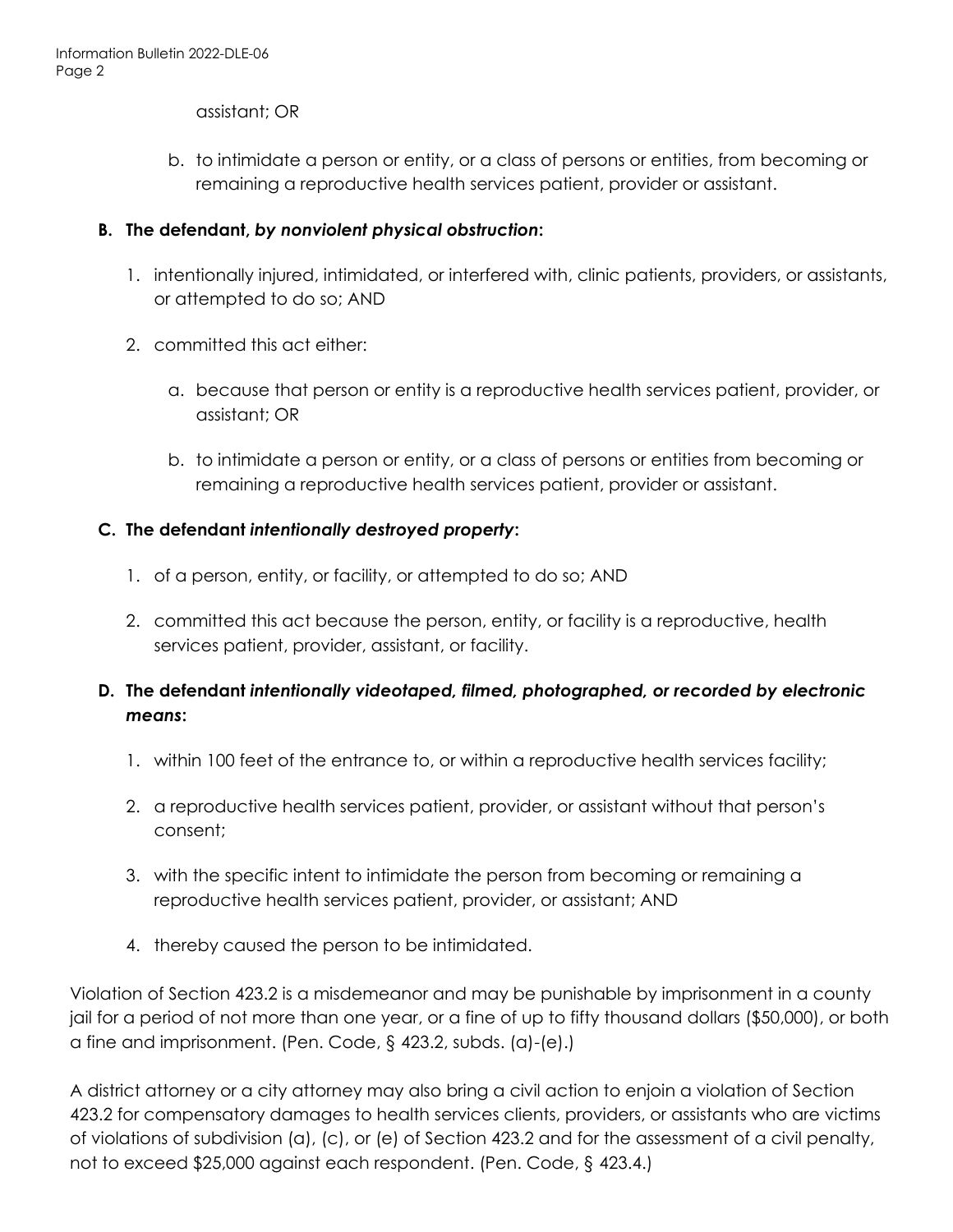#### **Additional Crimes Relating to Reproductive Health Care Clinic Security**

# **Prohibition on Posting Personal Information with the Intent to Incite Others to Commit a Crime of Violence or a Threat of Violence (Govt. Code, § 6218.01.)**

To prove a violation of Government Code section 6218.01, a prosecutor must establish that the defendant:

- 1. posted on the internet or social media the personal information or image of a reproductive health care services patient, provider, or assistant, or other individuals residing at the same home address; AND
- 2. committed this act with the intent that another person imminently use that information to commit a crime involving violence or a threat of violence against such person.

Violation of Government Code section 6218.01 is a misdemeanor punishable by a fine of up to \$10,000, imprisonment up to one year in a county jail, or both. A conviction under this section that leads to bodily injury is a misdemeanor punishable by a fine of up to \$50,000, imprisonment in a county jail not exceeding one year, or both.

**Clinic obstruction** – Penal Code Section 602.11 prohibits any person from intentionally preventing an individual from entering or exiting a health care facility by physically detaining the individual or physically obstructing the individual's passage. Violation of this section is a misdemeanor punishable by imprisonment in the county jail, or a fine of up to \$2,000. (Pen. Code, § 602.11.)

**Explosive Devices at a Health Care Facility or Educational Event** – Penal Code Section 11413 prohibits any person from exploding, igniting, or attempting to explode or ignite any destructive device or any explosive, or committing arson, in or about a licensed health care facility or place at which a lecture, film, or private meeting that educates about abortion practices is being held. Violation of this section is a felony and subject to imprisonment of up to seven years and a fine of not more than \$10,000. (Pen. Code, § 11413.)

A prosecutor must establish that the defendant:

- 1. exploded or ignited, or attempted to explode or ignite, a destructive device or explosive; OR committed arson;
- 2. used, or attempted to use, the device or explosive, or committed the arson in or around a licensed health care facility or place at which a lecture, film, or private meeting that educates about abortion practices was being held; AND
- 3. committed these acts with the intent to terrorize someone else or with reckless disregard of terrorizing someone else.

**Criminal Threats** – Penal Code Section 422 prohibits any person from willfully threatening to commit a crime that will result in death or great bodily injury to another person. This crime can be charged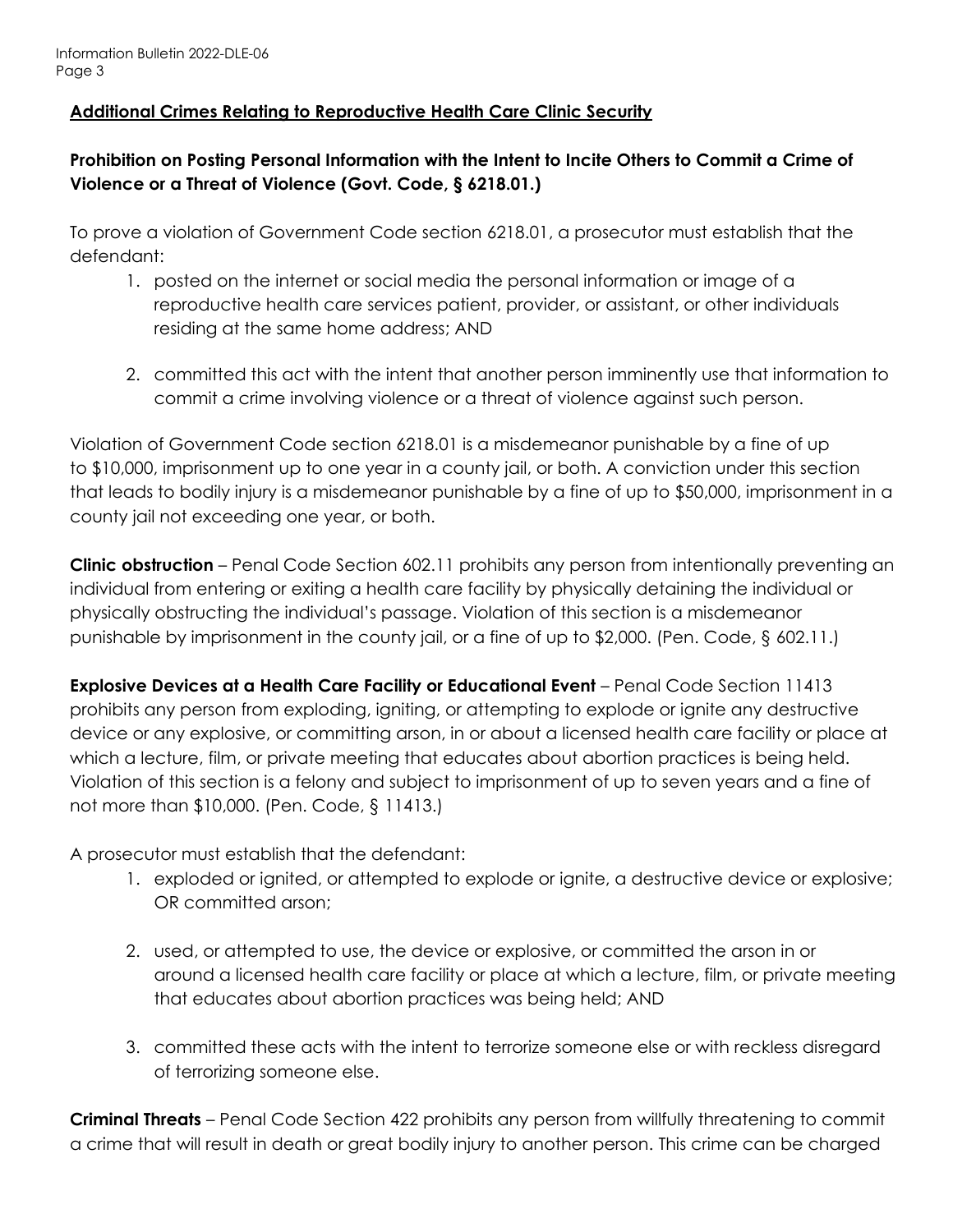as a misdemeanor or a felony. Misdemeanor violations are punishable by imprisonment in the county jail not to exceed one year. Felony violations are "strikes" and carry a maximum of three years in state prison unless coupled with other charges or enhancements. (Pen. Code, § 422.)

A prosecutor must establish the following elements:

- 1. defendant made a statement, verbally, in writing, or by means of electronic communication with the specific intent that the statement is to be taken as a threat, even if there is no intent of actually carrying it out;
- 2. the statement is so unequivocal, unconditional, immediate, and specific as to convey to the person threatened, a gravity of purpose and an immediate prospect of execution of the threat; AND
- 3. the threatened person is reasonably in sustained fear for his or her own safety or for his or her immediate family's safety.

# **Law Enforcement Reporting Requirements (RRLE Act)**

The RRLE Act requires law enforcement agencies to provide to the Department of Justice the total number of:

- 1. anti-reproductive-rights crime-related calls for assistance made to the department;
- 2. arrests for anti-reproductive rights crimes, reported according to which subdivision of Section 423.2 is the basis for the arrest.
- 3. cases in which the district attorney charged an individual with a crime that violates Section 423.2, including the subdivision that prohibits the crime.

(Pen. Code, § 13777, subd. (a)(2)(A)-(C).)

The RRLE defines an "anti-reproductive-rights crime" as "a crime committed partly or wholly because the victim is a reproductive health services patient, provider, or assistant, or a crime that is partly or wholly intended to intimidate the victim, any other person or entity, or a class of persons or entities from becoming or remaining a reproductive health services patient, provider, or assistant," which includes relevant violations of the FACE Act. (Pen. Code, § 13776, subd. (a).)

Anti-Reproductive Rights Crimes incident reporting is required on a monthly basis through the California Incident Based Reporting System (CIBRS). (Pen. Code, § 13777, subd (a).) If your agency has not yet transitioned to CIBRS, then you can continue to submit your monthly reporting on the BCIA 8370 and 8371 forms. (See Appendix A.)

Every law enforcement agency must develop, adopt, and implement written policies and standards for officers' responses to anti-reproductive-rights calls by January 1, 2023. (Pen. Code, § 13778.1.)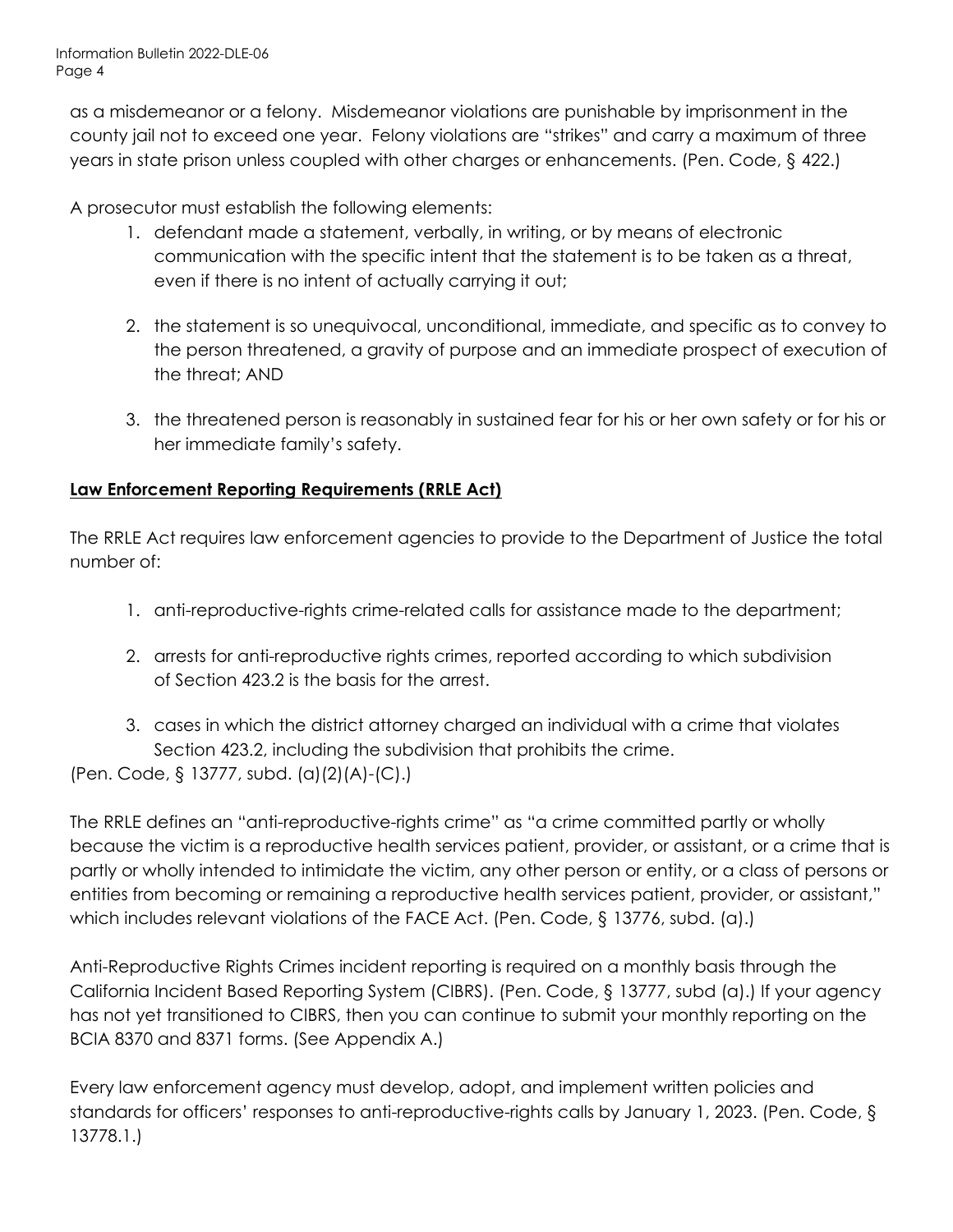Information Bulletin 2022-DLE-06 Page 5

Please note that further reporting instructions will follow in August 2022.

#### **Best Practices**

The below is a summary of the best practices for successful law enforcement agency prevention and investigation of suspected anti-reproductive rights crimes as defined by the RRLE.

#### **Law Enforcement Training**

Officers should be trained on:

- Local, state, and federal laws (i.e., Freedom of Access to Clinics Act) regarding antireproductive rights crimes, First Amendment rights, and reproductive rights of patients. (See Appendix B [list of local ordinances].)
- Mandatory compliance with the reporting of anti-reproductive rights crimes to the Department of Justice. (See Appendix A.)
- Department policy, including policies and procedures regarding trespass.

Dispatchers should be trained on:

- Local, state, and federal laws (i.e., Freedom of Access to Clinics Act) regarding antireproductive rights crimes.
- Specific response protocols.

#### **Collaboration and Communication**

The following practices are recommended to prevent and respond to incidents and crimes that impair the exercise of reproductive rights:

- Communicate regularly with reproductive health care service facilities.
- Designate a liaison at the supervisor level to lead all communications with the reproductive health care service facilities.
- Exchange information among law enforcement agencies concerning anti-reproductive rights trends occurring at events in nearby jurisdictions or on social media.
- Establish collaborative arrangements among law enforcement agencies, legal liaisons, judges, local prosecutors, U.S. Attorneys, jails, and other agencies tasked with criminal justice system responsibilities.
- Post departmental policy and any required forms, including any forms related to trespass, on the Department's website. If possible, there should be a way for individuals to submit required forms online, and forms should be given a reference number that can be cited to responding officers.
- Communicate with business owners and residents in areas affected by anti-reproductive rights-related conflicts, including discussions regarding community perspectives, concerns, and suspicious persons or activities.

# **Event and/or Protest Planning and Guidelines**

Law enforcement agencies should review their existing policy regarding civil disturbances and/or demonstrations when preparing for a scheduled or unscheduled event or protest at a reproductive health care service facility.